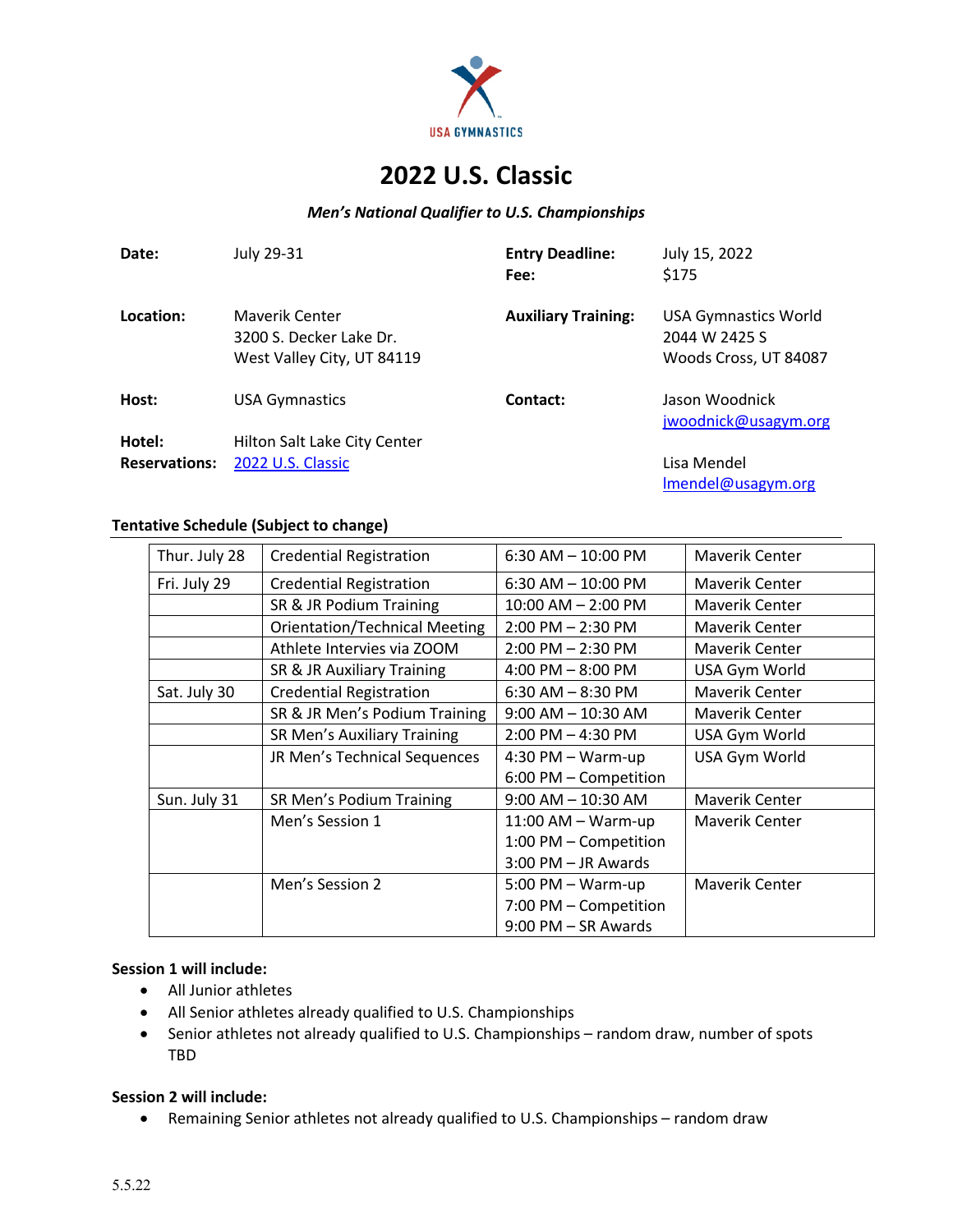To be eligible to enter the U.S. Classic, an athlete must meet the following criteria:

- Must be a United States citizen by the start of competition and a current USA Gymnastics athlete member and are eligible to compete for the USA at international competition.
- Entry to the U.S. Classic must be made through the USA Gymnastics Meet Reservation system and is due with a \$175 entry fee **by Friday July 15.** Any approved entries received at USA Gymnastics after July 15 will require a \$50 late fee to validate the entry. Approval for entries received after July 15 is not automatic.
- Any USA Gymnastics athlete member 18 years of age or older (must be 18 in 2022) may enter the U.S. Classic with the intent of qualifying to the Senior Division at the U.S. Gymnastics Championships.
- Junior Elite Division athletes must be either 16 or 17 years old based on the athlete's age as of December 31, 2022. Junior division athletes (16-17) must compete both optional and technical sequence routines to be eligible for the Junior Elite Division at the U.S. Gymnastics Championships.
- Junior athletes who participated at the 2022 Development Program National Championships must have competed in the Junior Elite Division in order to be eligible to enter the U.S. Classic.
- All athletes age 18 and over at the time of the U.S. Classic must have completed the Center for SafeSport Course. If you turn 18 during the U.S. Classic, you must complete the course prior to arrival in Utah.

### **2022 U.S. Classic Competition Format**

- A. The 2022 U.S. Classic is being held to showcase our Men's Senior National Team athletes as well as determine the remaining qualifiers to the 2022 U.S. Championships in the Junior and Senior divisions.
- B. There will be one session of Technical Sequences on Saturday July 30 for Junior Elite 16-17, and two sessions of optional routine competition on Sunday July 31 - see tentative schedule above.
- C. Make up of the competitive groups within the session **Session 1 will include:**
	- All Junior athletes
	- All Senior athletes already qualified to U.S. Championships
	- Senior athletes not already qualified to U.S. Championships random draw, number of spots TBD

### **Session 2 will include:**

- Remaining Senior athletes not already qualified to U.S. Championships random draw
- D. There will be two (2) judges per event
- E. Jury of Appeals: The Jury of Appeals will oversee the conduct of the competition. Any protests to the Jury of Appeals must be submitted as soon as possible following any incident and not later than five (5) minutes following the final competitor. The Jury of Appeals will review the situation to ensure that proper procedure and protocol were followed. The Jury of Appeals will be made up of the Chairman of the MPC, an Athlete's Representative and the Vice President of Men's Program. In the event of an absence by one of the jury members, the MPC will designate a replacement member.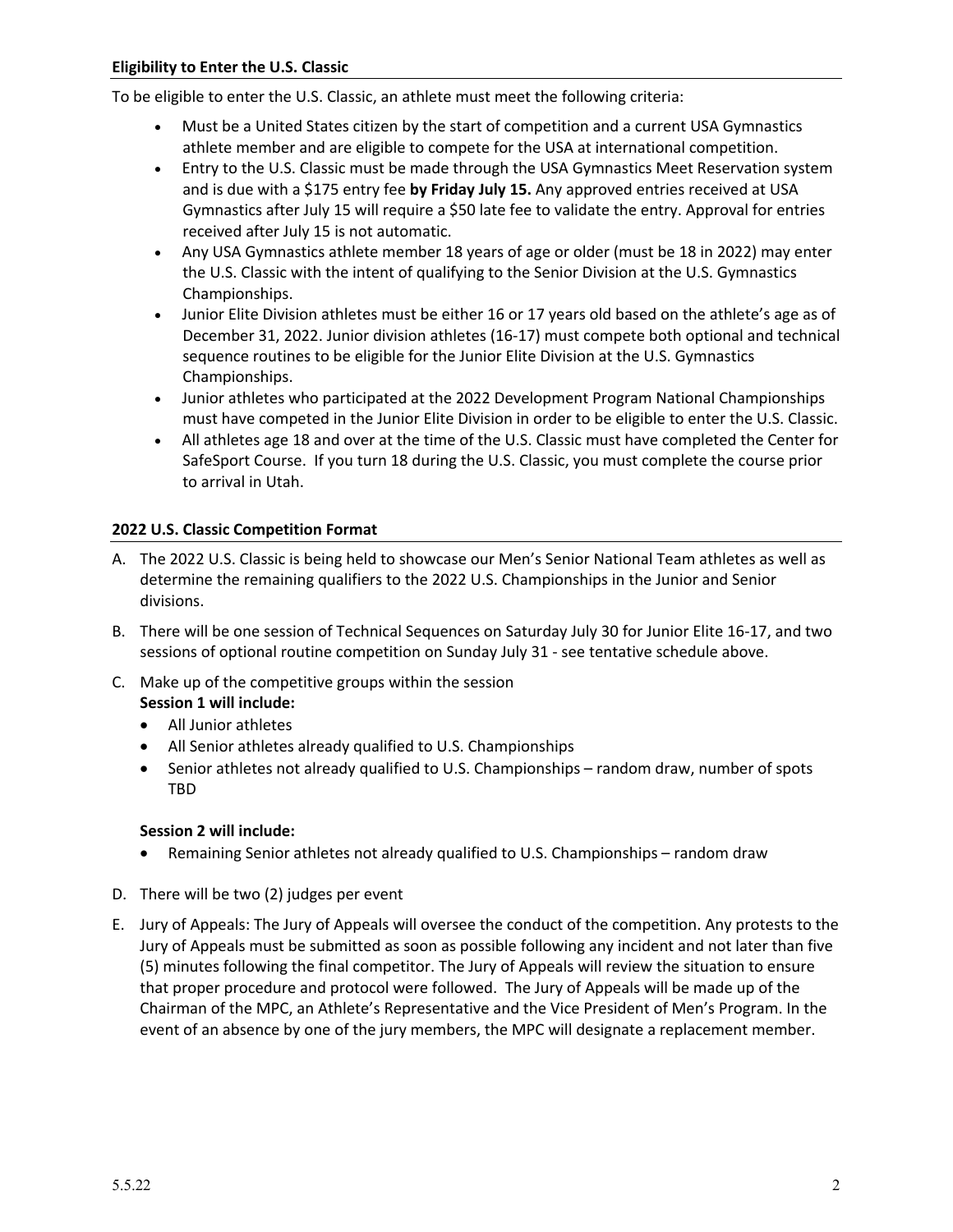F. Coach's professional attire at Maverik Center

Coach's professional attire is required for ALL training, warm-up and competition sessions at the Maverick Center - *violators will be asked to leave the floor.*

- Closed toe shoes, no sandals
- Slacks, warm-up pants or hemmed shorts (No denim, and no cargo type pants or shorts will be allowed)
- Collared shirts
- No hats
- No backpacks may be worn in FOP
- F. Coach's attire at Auxiliary Training / USA Gymnastics World
	- Closed toe shoes, no sandals
	- Jeans, slacks, warm-up pants or hemmed shorts
	- T-shirts or collared shirts are permitted
	- Hats are permitted
	- No backpacks may be worn while spotting an athlete

### **2022 U.S. Classic Competition Rules**

- A. This will be an FIG rules event with the exceptions noted here.
	- FIG *Code of Points* –the current FIG version which can be found here: https://www.gymnastics.sport/site/rules/#2 plus any official Men's Technical Committee Newsletters here: https://www.gymnastics.sport/site/pages/newsletters-mag.php
	- Most recent USAG/NGJA Rules Interpretations which can be found at http://www.ngja.org/
	- Senior Division athletes will use the FIG *Code of Points* rules for seniors with **USAG Senior D score bonus system applied to final scores**
	- Junior athletes will use the FIG *Code of Points* rules for juniors
- B. A 30 second (50 seconds for PB) one-touch warm-up will be used. A one-touch warm-up will be provided at the beginning of each rotation followed by competition on that event.
- C. Warm-ups will be open, with the exception of Parallel Bars which will have assigned time blocks with the rotation based on starting event (i.e. – the group which starts on PB will have the last warm-up block time at PB)
- D. Matting
	- Horizontal Bar: The use of an 8-inch (20 cm) safety mat under horizontal bar is allowed for release moves. Additionally, the use of an 8-inch (20 cm) safety mat for dismounts is allowed at Winter Cup (as per additional matting below).
	- Use of a 10 cm on top of the 20 cm base mat is required for landings on Vault and on both sides of Horizontal Bar. This matting configuration can be changed according to the additional matting allowance noted below; however, the 20 cm base mat must remain in place and the minimum of 30 cm is required.
	- Additional Matting:
		- FX Up to 10 cm additional will be allowed – mat cannot be moved once in place. Matting may be used only for landings – no value skills may be initiated on the additional matting.
		- SR 30 cm mats required
		- V 30 cm mats required, up to 20 cm additional will be allowed (maximum 50 cm)
		- PB Up to 10 cm additional will be allowed
		- HB 30 cm mats are required, up to 20 cm additional allowed (maximum 50 cm)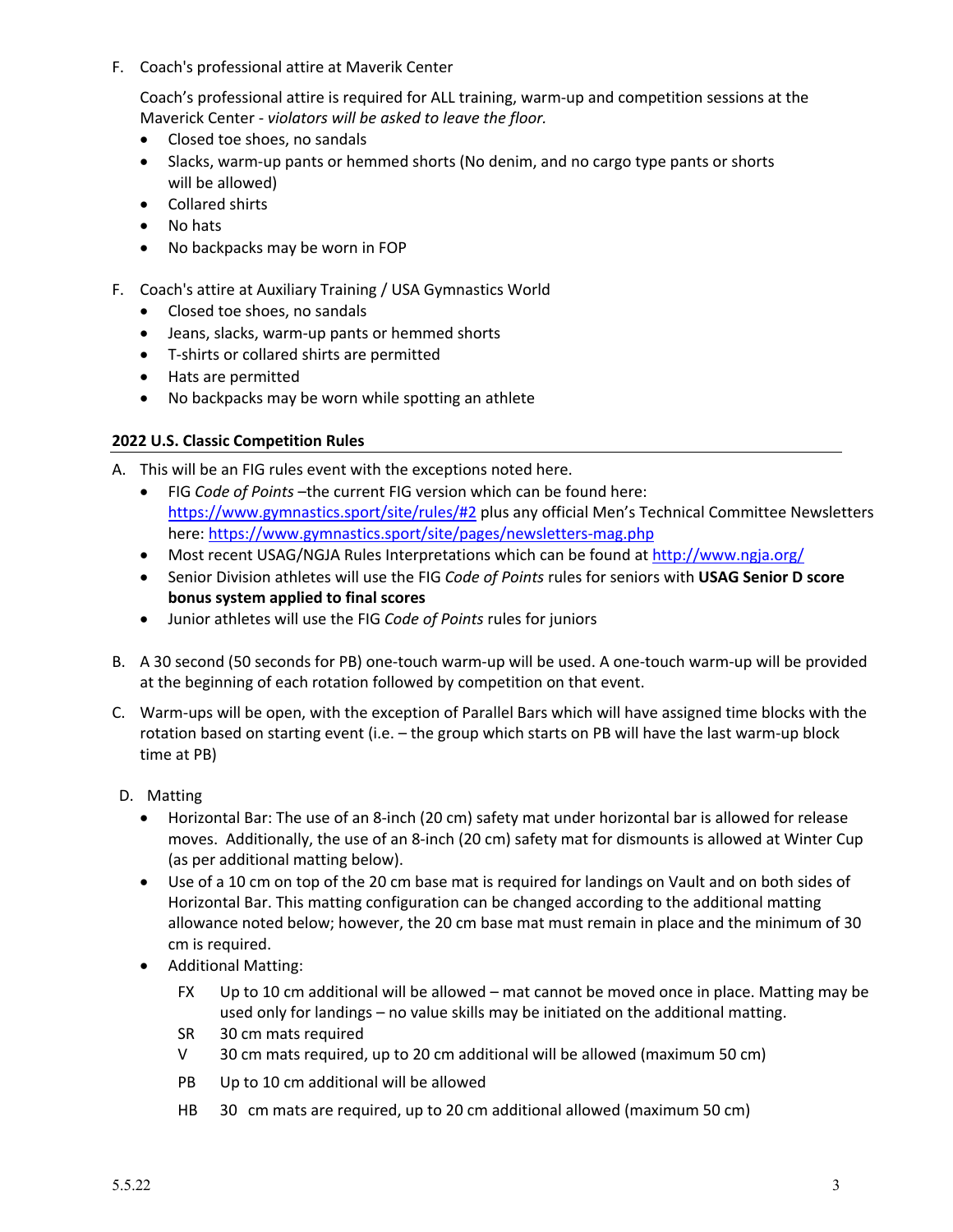- E. Vault:
	- All vaults will receive a score (no zero vaults), with the exception of vaults that fail to touch the table.
	- Men's vault numbers must be shown prior to each vault. Flash boards for vault numbers will be provided at the end of the vault runway.
	- Per FIG rules, during the 30 second warm up on Vault, each gymnast is permitted two (2) Vaults (maximum). This applies during any phase of the competition where the warm-up is occurring on the podium. The gymnast is entitled to their two (2) warm up Vaults even if the 30 second warm up time has expired.
- F. The FIG competition apparel rules will be in effect (i.e. no dark colored competition pants)
- G. A Broken Hand Guard rule will apply (i.e. a retrial for the breaking of a hand guard or dowel is allowed at the discretion of the head judge)
- H. During competition, on the FOP, gymnasts, coaches, and judges are absolutely prohibited from using any electronic device to talk, transmit or receive messages (mobile phones, mini-notebooks, computers, etc.) or use any camera or video device
- I. **Field of Play Time Exemption for Medical Staff Evaluation – Injury During Competition** 
	- If a gymnast falls during a routine and an injury occurs requiring an on-podium medical response, the 30-second clock will not be started, if not already activated at the time of medical response. If the clock was already started prior to the medical response, the 30 second clock will be stopped and reset. Following medical assessment, if the athlete has been cleared to continue the routine, the 30 second clock will restart at that time.
	- If an injury occurs on the floor exercise during competition, requiring an on-podium medical response, the 75-second clock will be paused. Following medical assessment, if the athlete has been cleared to continue his routine, the 75-second clock will restart, beginning at the same time it was stopped.
	- *Concussion Amendment*: If a concussion is suspected and a more thorough evaluation, than what is possible on the podium, is deemed necessary by medical personnel off the field of play, the athlete will not be allowed to finish the event upon which the injury occurred. The athlete should be subsequently placed at the end of the rotation for the following event, if the athlete has an additional event to compete. Following additional medical evaluation off the field of play, if the athlete is cleared to return to competition, the athlete will resume competition on the following event at the end of the rotation. The athlete will remain at the end of the rotation for subsequent events to allow time for repeat medical assessments during the remainder of the competition, if deemed necessary.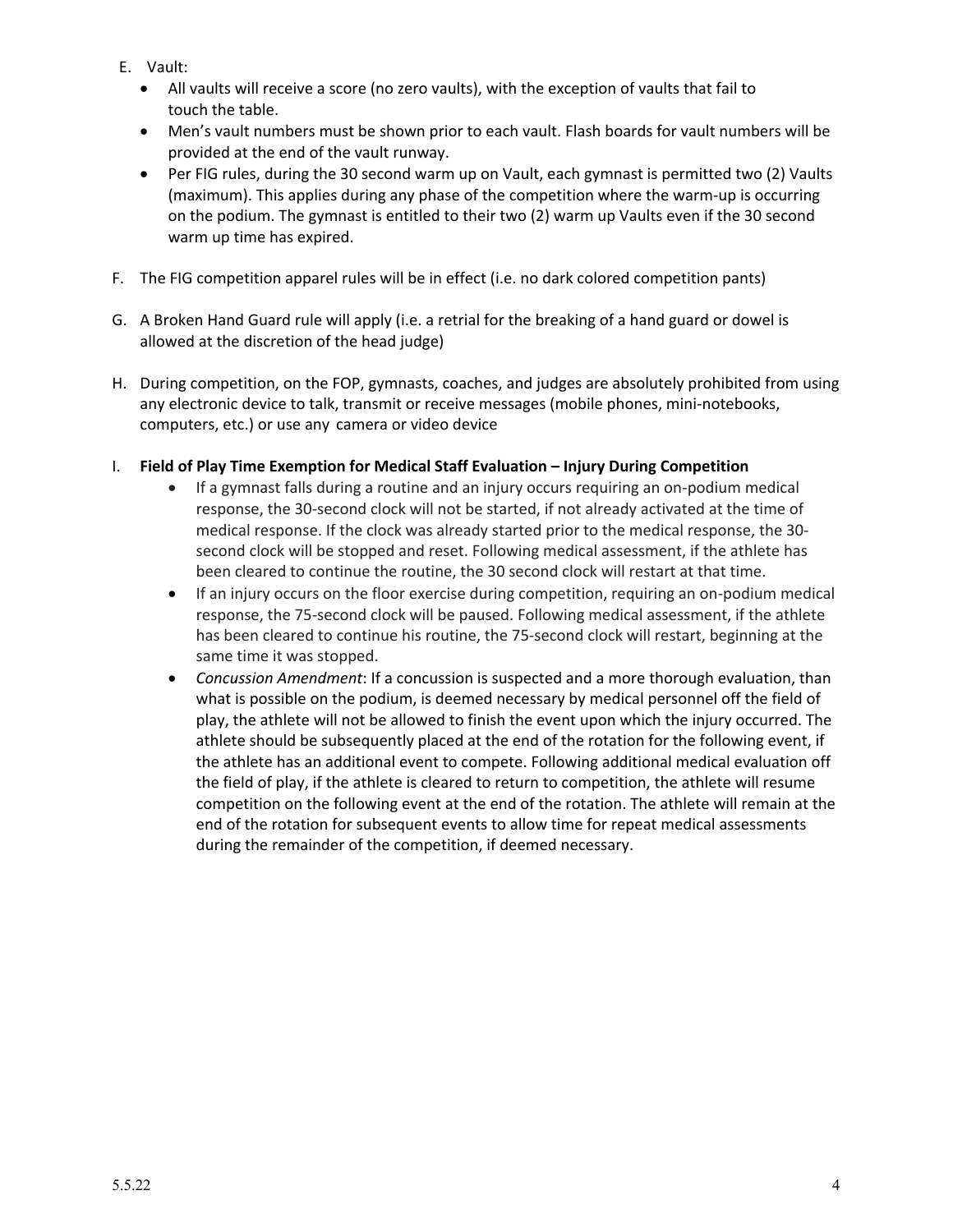## **Online Entries are due by July 15. No refunds will be granted after July 18.**

All athletes **and** coaches must register for the 2022 U.S. Classic via the USA Gymnastics Meet Reservation system. Athletes and coaches will be unable to register unless they have a current USA Gymnastics membership.

**The entry fee to enter the 2022 U.S. Classic is \$175**. Only one coach per athlete, with a maximum of two coaches per club, is permitted to register for the event. For consideration of an additional coach, an Additional Coaches Credential Form must be submitted with a \$100 fee. [Click here for form.](https://usagym.org/PDFs/Forms/Men/addlCoachCredential.pdf)

Entry Instructions:

- Club Admin/Owner should login to USA Gymnastics membership
- Click **Club Administration** on the left side of screen
- Click **Meet Reservations** on the drop down
- Click **SEARCH FOR MEETS**
- Set Discipline Type to **MEN**
- Set State to **UT**
- Click on **2022 U.S. CLASSIC - MEN**
- Register and follow prompts to pay from here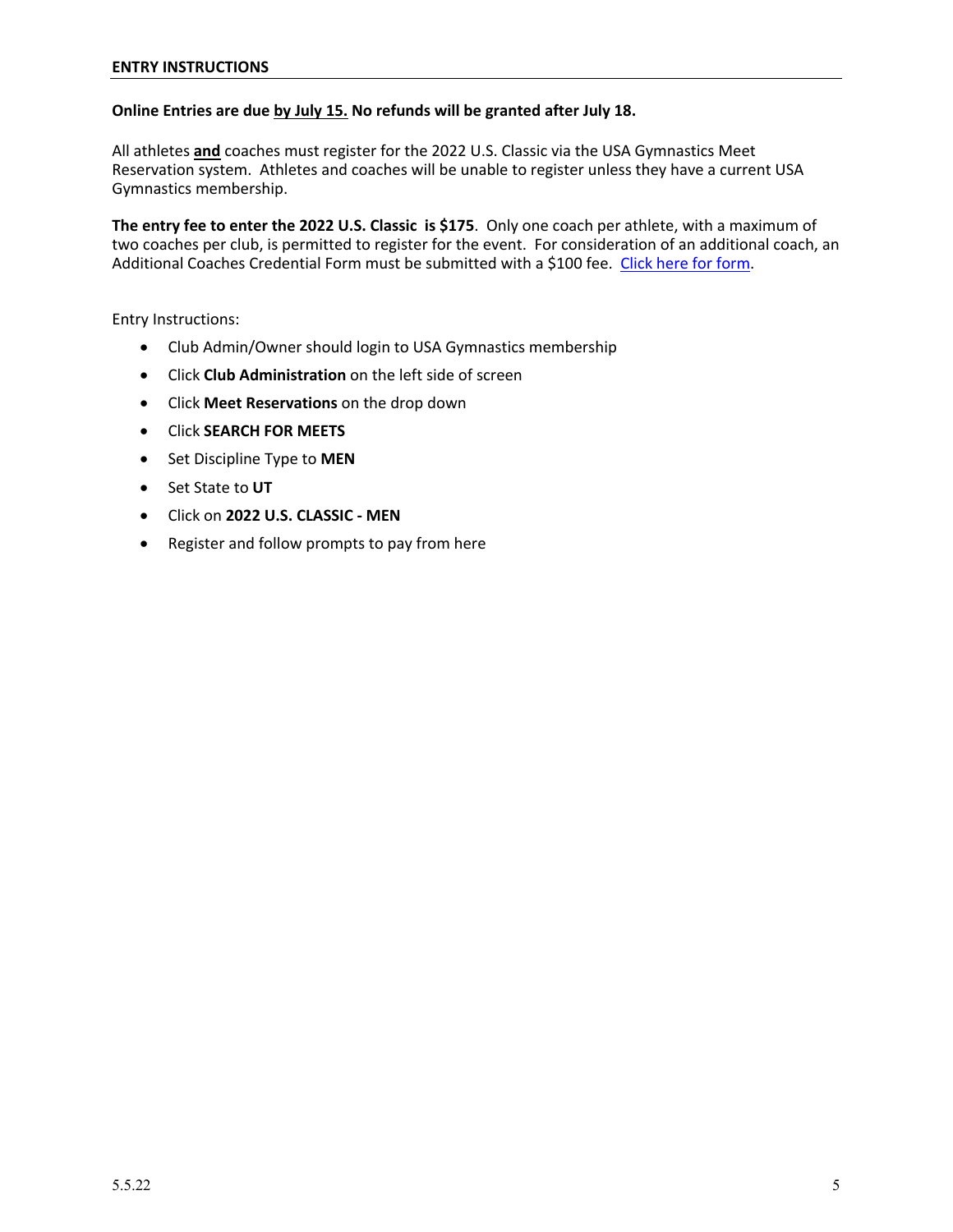

# **2022 U.S. Championships Qualifications**

**Site:** Amalie Arena, Tampa, Florida

**Date:** August 18-21

### **Senior Qualifications to U.S. Championships (maximum of 48 athletes)**

- All current Senior National Team members (including Sr Development Team members)
- The six (6) top-ranked athletes, who are U.S. citizens, in the all-around event at the 2022 NCAA Championships (who are not already qualified to the 2022 U.S. Championships, provided they finish in the top-12 all around
- The all-around champion from 2022 USAG Collegiate Championships (he must achieve the required D score of 29.0 and is a U.S. citizen)
- The top six (6) ranked 18 or 19 year-old Level 10 JE athletes in the all-around final results from 2022 Men's Development Program National Championships
- Remaining spots to be filled by athletes in rank order from the men's 10-point program final results at the 2022 U.S. Classic or MPC approved petitions
	- o Petitions are due to the MPC prior to completion of the final session at the 2022 U.S. Classic.
	- o All submitted petitions must include the Petition Form located here: https://usagym.org/PDFs/Men/Rules/Rules%20and%20Policies/injurypetition.pdf, doctor's statement (if applicable) and return to play plan.

## **Junior Qualifications to U.S. Championships (maximum of 48 athletes)**

- The top 18 16-year-old Level 10 JE athletes by rank order from final all-around results (combined optional routines and technical sequences) at the 2022 Development Program National Championships
- The top 18 17-year-old Level 10 JE athletes by rank order from final all-around results (combined optional routines and technical sequences) at the 2022 Development Program National Championships
- The top six (6) ranked athletes from the Junior all-around final results (combined optional routines and technical sequences) at the 2022 U.S. Classic, regardless of age
- MPC approved petitions
	- $\circ$  Petitions are due to the MPC prior to completion of the final session at the 2022 U.S. Classic.
	- o All submitted petitions must include the Petition Form located here: https://usagym.org/PDFs/Men/Rules/Rules%20and%20Policies/injurypetition.pdf, doctor's statement (if applicable) and return to play plan.

## **2022 U.S. Gymnastics Championships Entry Deadline**

### **Senior & Junior Elite Division**

All athletes and their coach who qualify to the 2022 U.S. Championships will be emailed a link and instructions to register for the event, thus confirming participation in the 2022 U.S. Championships. There is no charge to enter the U.S. Championships. The deadline for qualified athletes and their coach coming from the U.S. Classic to register is **August 5.**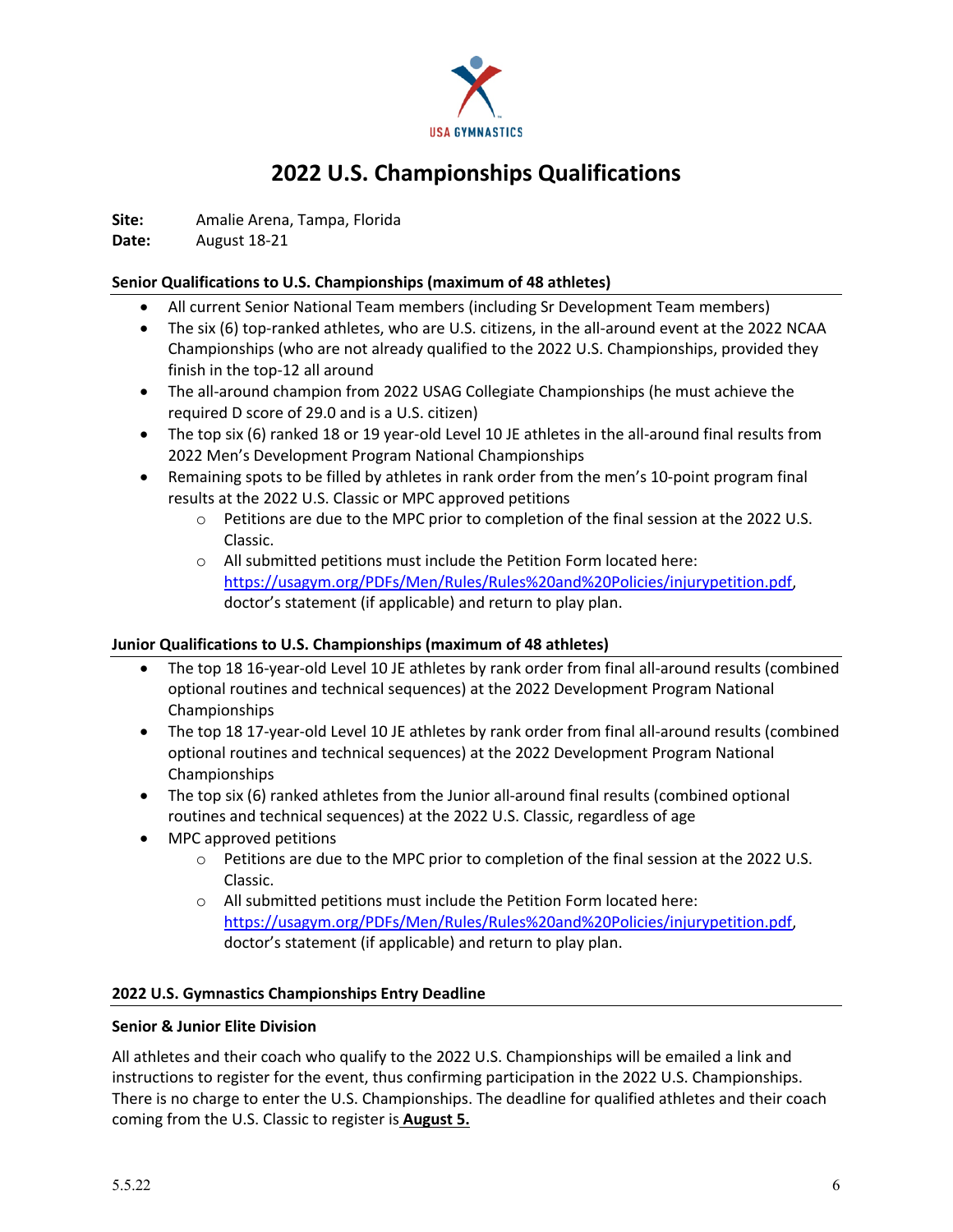# **POINTS SYSTEM FOR 2022 U.S. CLASSIC**

*MPC Approved 10 Point System* 

- **The top 10 athletes on each event, who have not already qualified to U.S. Championships, will receive points from the Senior Competition (session 1 and 2 combined) at U.S. Classic.** No points are awarded for All Around results.
- Points will be awarded on each event according to the following:

| First place   | $= 10$ points |
|---------------|---------------|
| Second place  | $= 9$ points  |
| Third place   | $= 8$ points  |
| Fourth place  | $= 7$ points  |
| Fifth place   | $= 6$ points  |
|               |               |
| Sixth place   | $= 5$ points  |
| Seventh place | $= 4$ points  |
| Eighth place  | $=$ 3 points  |
| Ninth place   | $= 2$ points  |

• Athletes who tie for individual events will be awarded duplicate points with the next point total being skipped. (Example: tie for individual event third – both athletes awarded 8 points, the next highest-ranking athlete receives fifth place points and is awarded 6 points)